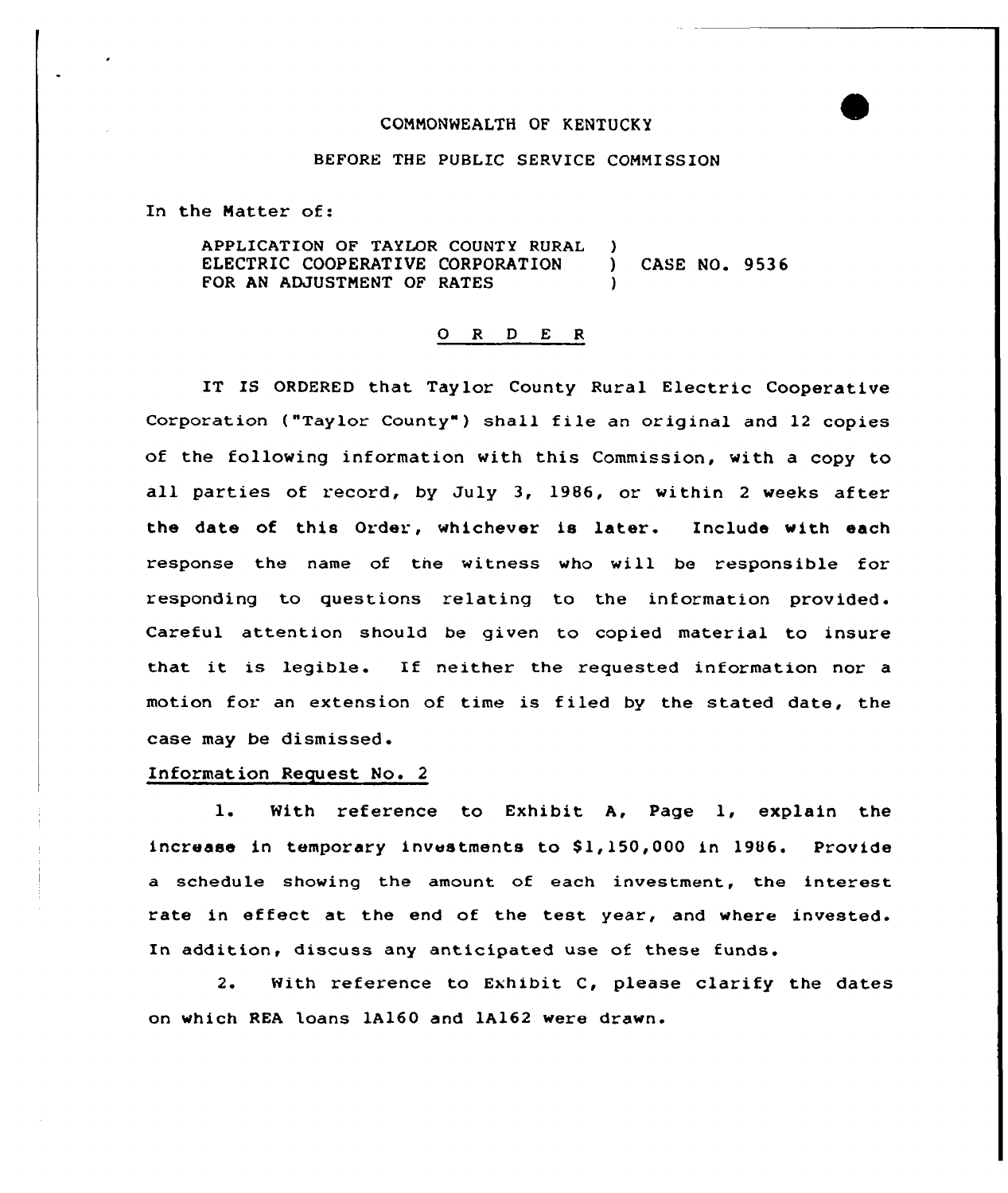3. Exhibit D, Page 1, shows that, during the test year, funds were provided in the amount of \$966,000 from borrowings from the United States of America ("USA") and \$750,000 from the Louisville Sank for cooperatives ("LBc"). please reconcile these amounts with those shown in Exhibit C.

4. With reference to Exhibit D, Page 2, provide the following:

a. The annual amount of funds used for extension and replacement of plant, net of reimbursements for the past <sup>5</sup> calendar years.

b. <sup>A</sup> discussion of the reason that principal reduction on the USA debt was \$124,334 during the test period as compared to \$ 414,224 during the previous 12 months.

5. With reference to Adjustment No. 3, please explain how the change in wage level for all salaried personnel was determined.

6. With reference to Adjustment No. 5, provide the following!

a. <sup>A</sup> schedule of the components of the employee retirement costs.

b. The reason that this portion of the adjustment is based on computations utilizing total wages (including wages for overtime hours) rather than base payroll.

c. A discussion of how the premiums are determined by the company (or companies) providing the benefits.

d. provide copies of the invoices for the retirement costs and the Blue Cross-Blue Shield premium for the test year and for the prior year.

 $-2-$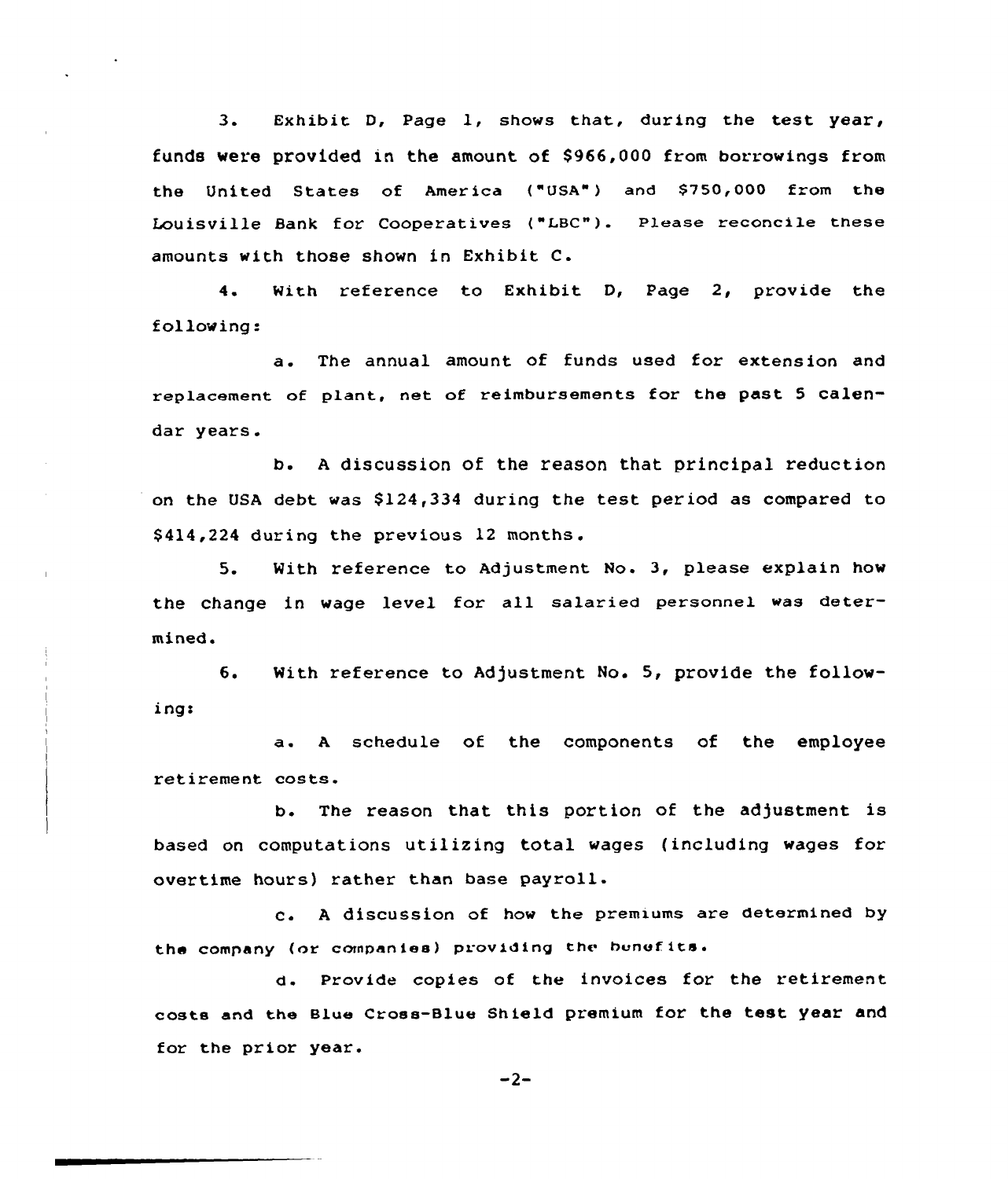7. With reference to Adjustment No. 6, provide a discussion of the analysis (or a copy of the study) supporting the increase in the composite depreciation rate for the distribution plant.

8. With reference to Adjustment No. 7, provide the following

a. <sup>A</sup> discussion of the change in the interest rate on the \$700,000 LBC debt from 9.5 to 11.95 percent.

b. <sup>A</sup> discussion of the options available to Taylor County with regard to the LBC financing. Include an explanation of Taylor County's decisions.

9. With reference to Adjustment No. 8, provide the interest rate on these funds at the end of the test year if these funds have been invested by Taylor County .

10. With reference to Adjustment No. 9, provide a copy of the invoice for October 1985-1986 and for the prior policy year.

ll. With reference to Exhibit JJ, Pages <sup>28</sup> through 34, provide the following:

a. <sup>A</sup> thorough discussion of the computations to determine the revenue needed.

b. An explanation of why the optional equity level and required rate of return on equity exclude the provision for rotating capital credits.

c. An explanation relating the revenue determination in Exhibit JJ to the increase requested.

12. With reference to Exhibit K, PSC No. 2, provide the following:

 $-3-$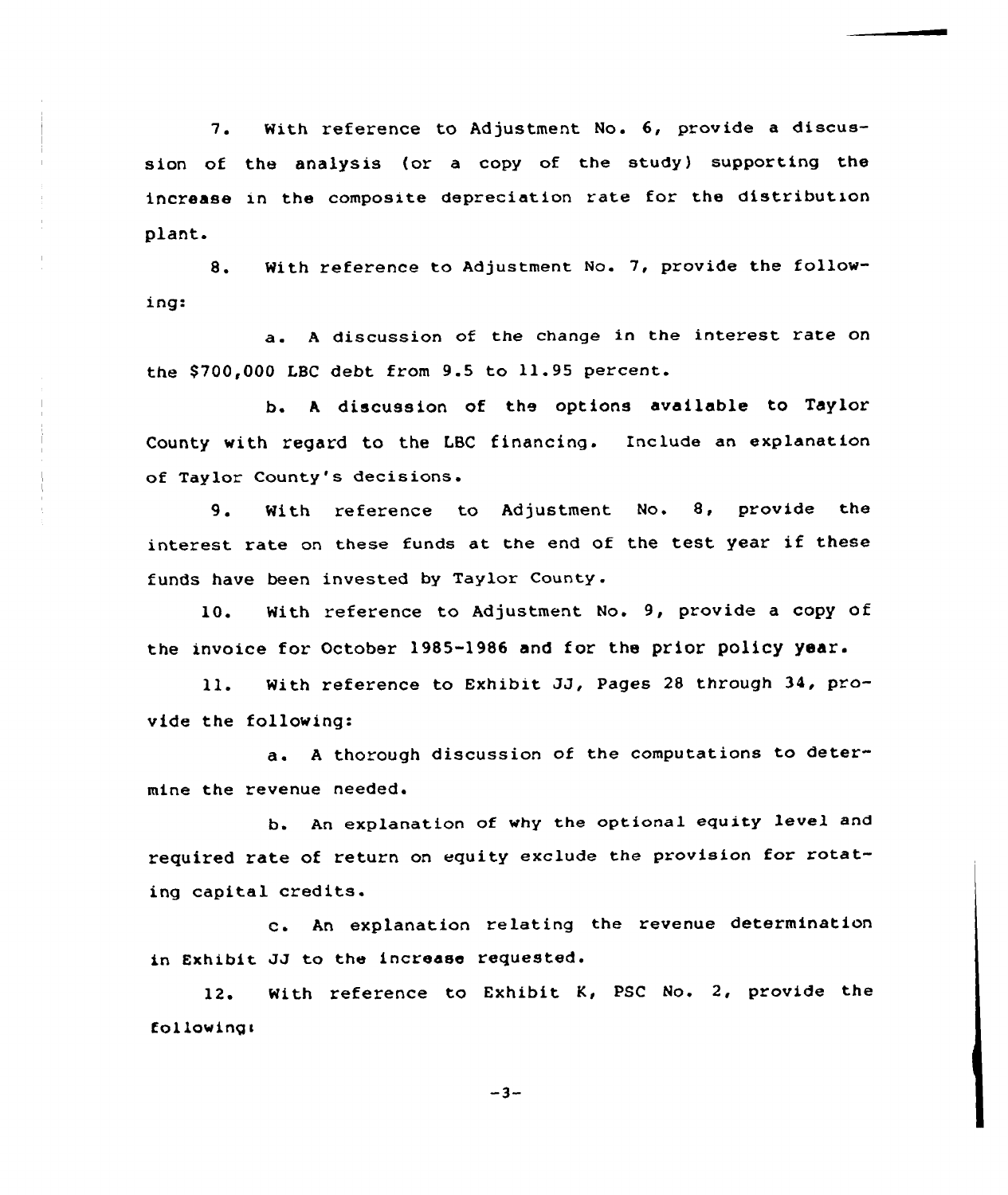a. An explanation of the miscellaneous expenses of \$1,687.55 and \$1,734.64 for the IRS audit.

b. An explanation of the \$7,947.84 board election expenses. Include the amount expended for this item for each of the past 5 years.

c. Are directors and employees reimbursed for other than the actual costs or for expenses associated with spouses when attending meeting on behalf of the cooperative? If yes, provide a schedule categorizing the amount included in the test year for each director.

13. With reference to Exhibit K, PSC No. 9, please explain why the determination of rate base includes annual power costs for 12 days and does not exclude consumer advances for construction.

14. With reference to Exhibit K, PSC No. 11, provide the fo 1low ing:

a. <sup>A</sup> detailed discussion of the union negotiations in connection with the 515,438.98 paid to Brown, Todd and Heyburn. Include the length of the contract and detail any other expenses associated with the negotiations.

b. An explanation of the \$4,069.10 paid to Spragens, Smith and Higdon

15. With reference to Exhibit K, PSC No. 16, provide an explanation of the increase in the following accounts:

> Account 923  $-$  Outside Services, \$19,069.  $\mathbf{a}$ . b. Account 9301 - Directors Fees, \$10,935. c. Account  $9304 - M1scellaneous$ ,  $$18,652$ . d. Account 4081 — Property Tax, \$ 11,000.

$$
-4-
$$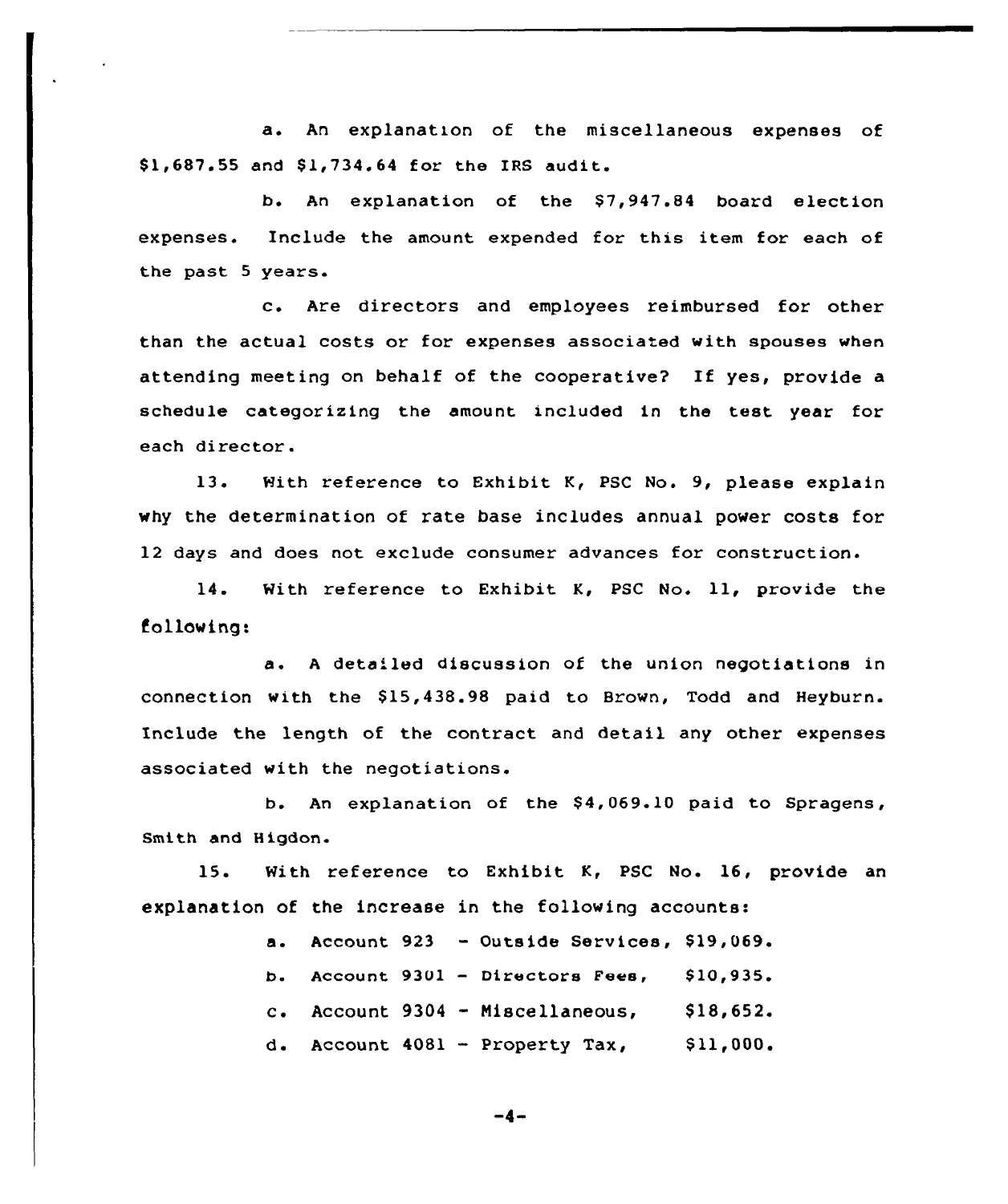16. With reference to Exhibit K, PSC No. 20, provide the following:

a. An explanation of the fees and miles paid to the inspection committee. Include a discussion of the duties and responsibilities.

b. <sup>A</sup> discussion of why Taylor County provides a per diem to directors for attendance at meetings other than Taylor County regular or special board meetings.

17. With reference to the audit report by Dean, Dorton and Ford provide Taylor County's response to the recommendations included on pages <sup>2</sup> and <sup>3</sup> under the "Accounting Records" section. Include a discussion of the effect of these recommendations on the test year results.

18. Explain why Taylor County has deviated from the methodology approved in Administrative Case No. 251-49, by including interest expense in its calculation of annual carrying charges, as shown in Exhibit G, page 27.

 $19.$ Provide the workpapers used to calculate the \$7,276 Street Lights revenue figure shown in Exhibit JJ, page 27.

20. Reconcile the difference between the proposed Street Lights revenue figure shown in Exhibit G, page 22, and the proposed Street Lights revenue figure shown in Exhibt JJ, page 27.

 $21.$ a. In Exhibit G, page 1, Taylor County has a \$2.70/light charge under its current Street Lights schedule. Explain the absence of a normalized revenue figure for this charge in Exhibit Q, page 20.

 $-5-$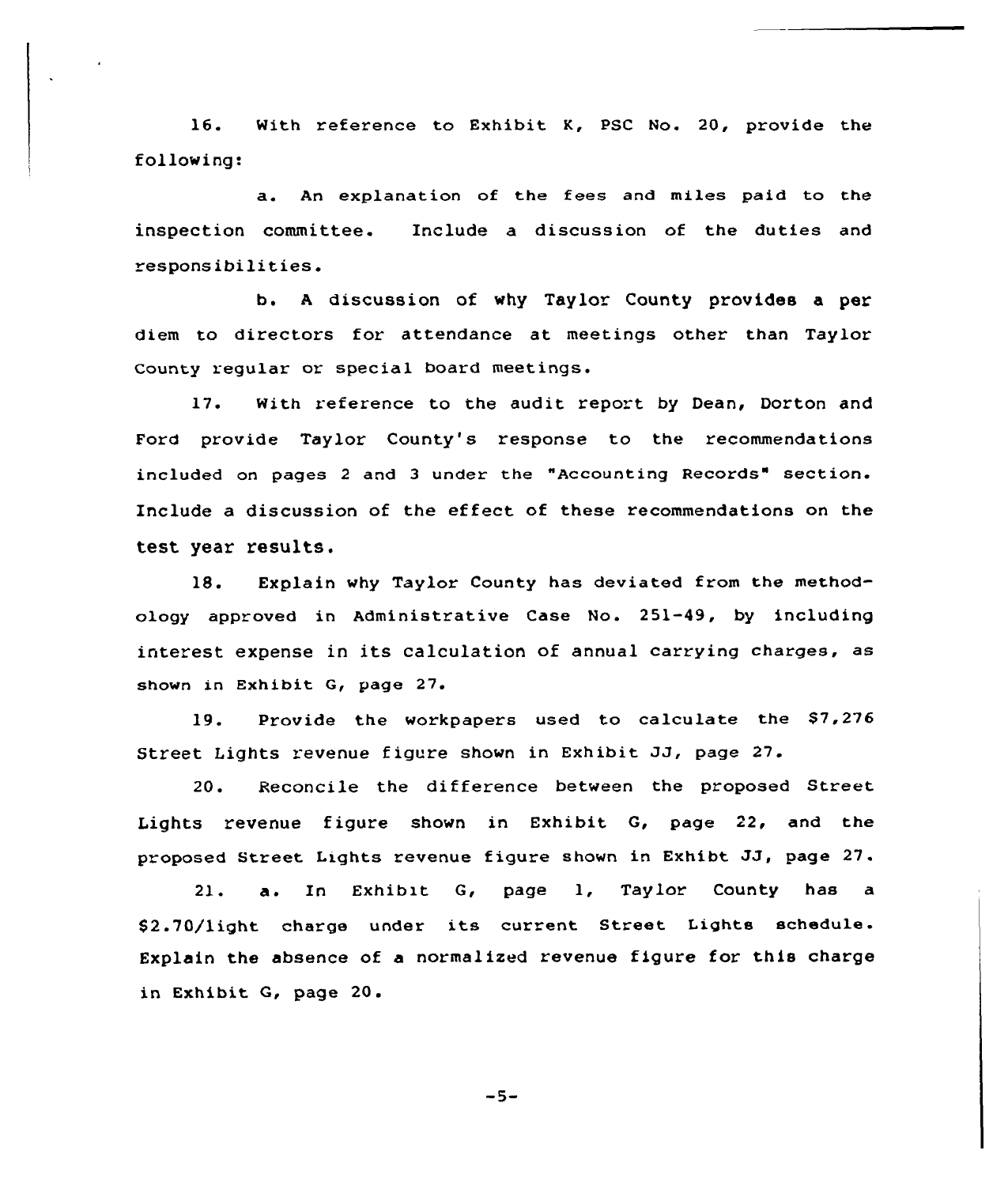b. In Exhibit G, page l, Taylor County has <sup>a</sup> \$2.70/light charge under its proposed Street Lights schedule. Explain the absence of a proposed revenue figure for this charge in Exhibit G, page 22.

related to the contract of the contract of the contract of the contract of the contract of the contract of the

22. a. In Exhibit G, page l, Taylor County has <sup>a</sup> Security Lights on Residence tariff and <sup>a</sup> Security Lights on Small commercial tariff. Explain the absence of normalized revenue figures for these tariffs in Exhibit G, page 20.

b. Explain the absence of proposed revenue figures for these tariffs in Exhibit G, page 22.

23. Has Taylor County performed a depreciation study in order to justify the requested increase in the composite depreciation rate?

Ĵ

24. Is the composite rate the only depreciation rate change requested?

25. For account 593A, please describe the account title.

26. Referring to the Commission's first information request, please address question 23.

27. If the Company has prepared <sup>a</sup> cost of service study in accordance with the methodology described in the NARUC Cost Allocation Manual provide the study and all workpapers.

28. Did Taylor County participate in East Kentucky Power's Residential Load Research program? i4as it used in the proposed cost vf service study?

29. How were plant accounts 364, 365, 366, 367, 368, 369, 370 and 371 allocated to the customer rate classes in Exhibit  $JJ$ , page 2l of 34? Provide workpapers.

-6-